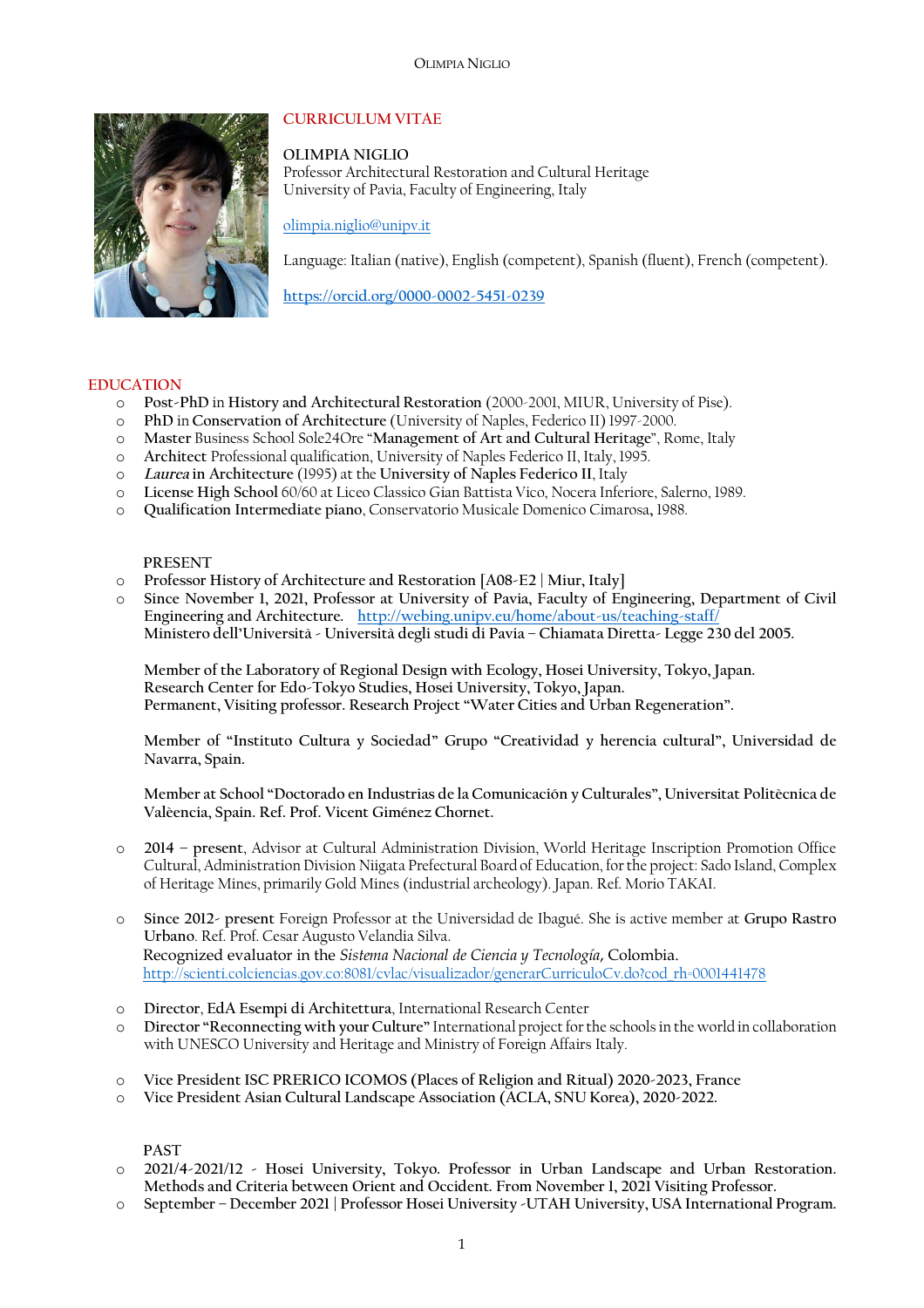#### OLIMPIA NIGLIO

- o **2020-2021 Fellowship Korea Foundation, Seoul National University, Korea**
- o **2020/4-2021/3 | Professor, Hokkaido University, Graduate School of Humanities and Human Sciences, Japan.**
- o **2012\_01 / 2020\_02** Research Fellow **Kyoto University Graduate School of Human and Environmental Studies** in **Japan** where she lived throughout 2013 and where she continued your studies on the architectural dialogue between East and West. Ref. Prof. Atsushi OKADA. http://repository.kulib.kyoto-u.ac.jp/dspace/simple-search?locale=en&query=olimpia+niglio
- o **January-December 2019 Director, Department of Culture**, **AIRC**, Aerospace International Research Center, Vienna, Austria.
- o **2017-2020 Visiting Professor at Pontifical Faculty Marianum, Rome (Italy)**
- o **2014- 2017 – International Program |** Professor and Coordinator Research in Architectural Restoration at the Programme of Architecture, **University of Bogotá Jorge Tadeo Lozano** in Colombia. Ref. Prof. Alberto Saldarriaga.
	- http://scienti.colciencias.gov.co:8081/cvlac/visualizador/generarCurriculoCv.do?cod\_rh=0001441478
- o **2015** Research Fellow at **Kunsthistorisches Institut in Florenz, Max-Planck-Institut,** Florence, Italy. Ref.: Prof. Gerhard Wolf. **2009-2012**, **Professor** in History and Architectural Restoration, International School, (Colombia), Facultad de
	- Artes Integradas Arquitectura.
- o **2002-2009** She has been **Adjunct Professor** of History and Architectural Restoration at the **University of Pisa, Faculty of Letters.** Since 2009 | 2011 she has been Adjunct Professor of Architectural Restoration at the University of Pisa, School of Specialization in History of the Art.

# **RESEARCH ACTIVITY**

The research covers topics related to the history of comparative architecture, between the Far West and the Far East, in the period of modernization between the nineteenth and twentieth centuries. At the heart of his studies is the comparative and interpretive approach of architecture through the exploration of areas and experiences that see a strong Italian presence abroad and whose projects have opened new horizons in the reading of culture contemporary architecture. In this context there is an interest in Latin American architecture in the modern and contemporary age where the influence of the Italian contribution was strong. The main countries involved in this research strand are Colombia, Mexico, Costa Rica, Argentina and Cuba. Regarding the Far West, the countries most studied are Republic of Korea and Japan.

There are many strong cultural exchanges, both in art and architecture, that have occurred between the two extremes of the Pacific Ocean and hence the interest in developing this area of research. All this is also linked to Italy's diplomatic relations with both Japan and Latin America, where direct feedback in numerous institutional archives has been a valuable source for research dedicated to the cultural and methodological contribution of architects such as Battista Antonelli, Giovanni Buscaglioni, Angiolo Mazzoni, Riccardo Morandi, for Latin America, and Vincenzo Ragusa, Gian Vincenzo Cappelletti, Francesco Riccardo Monti and the works of the Jesuits for the Far East.

Circulation of ideas and hybridization of cultural models that have recorded, especially since the first half of the 20th century, interesting experiences that have compared architecture with art and engineering giving life to new pages of history architecture. With regard to the Italian territory, the research activities are directed to the study of architecture between the 19th and 20th centuries with a particular focus on the western area of Tuscany.

Since 2015 Scientific Coordinator of the International Project "**Italian Diaspora in the World**". Since 2019 Scientific Coordinator of the International Project **"Cultural Diplomacy & Heritage"**.

2020-2021. "The Gothic Revival in Japan in the early XX Century. Experiences between religious and civil architecture" in the international research "Global Gothic – "Gothic" Architecture in the 20th and 21st century", supported and approved by the **German Research Council (Deutsche Forschungsgemeinschaft)**, coordinated by Professor Bruno Klein and Professor Barbara Borngässer.

**Philosophische Fakultät Institut für Kunst- und Musikwissenschaft, Technische Universitat Dresden**.

She is currently responsible for research on the history of Italian architecture in Mexico in collaboration with the UAM Iztapalapa, Division de Ciencias Sociales y Humanidades in Mexico City and is a member of the CONACYT research group "Centros Historicos de Ciudades Mexicanas" of the Universidad Nacional Autonoma de México.

Since 2004 she is the Editor-in-chief of the International Journal "EdA, Esempi di Architettura", journal with "peer review" published in Rome. Since 2018 she is Director, ESEMPI DI ARCHITETTURA, International Research Center, Lucca, Italy.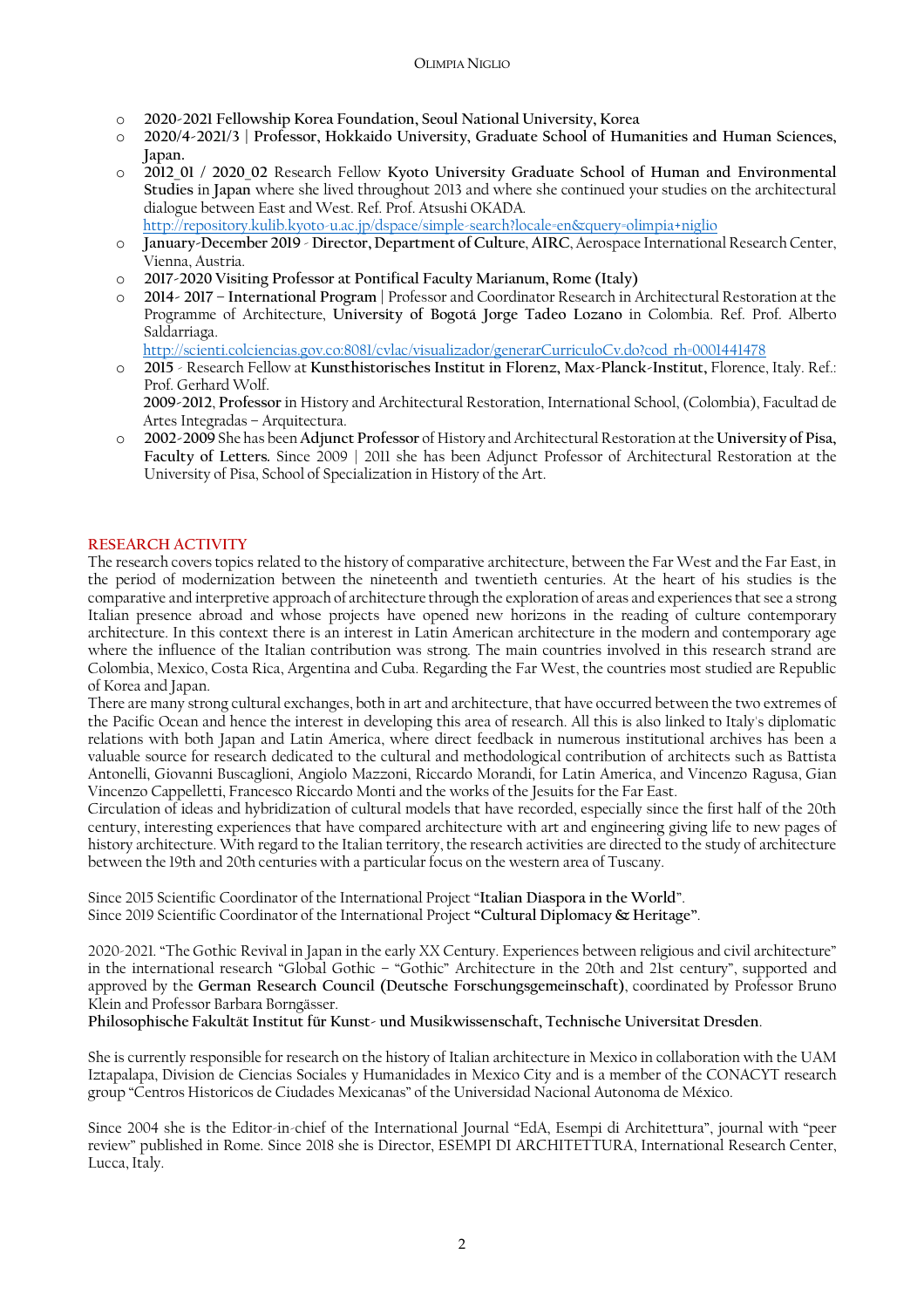She was called as a member of doctoral thesis committees at the Universidad Michoacana San Nicolis de Hidalgo, Morelia, México; Universidad de Sevilla, Spain; Polytechnic of Turin; Univesidad Polytechnic de Valencia, Spain; Universidad de Navarra, Pamplona, Spain; Univesidad Central de Venezuela, Caracas, Venezuela.

She was a scientific advisor of the **Italian Institute of Culture in Tokyo**, **Italian Institute of Culture in Bogotá**, the **Italian Embassy in Colombia** and the **Italian Embassy in Ecuador.**

**Member International Scientific Committee** on the Analysis and Restoration of Structures of Architectural Heritage (**ISCARSAH**) at the International Council on Monuments and Sites (**ICOMOS**)**,** Member **Forum UNESCO** and **ICOMOS Italy** n°24073 (previous number n°11149). Member ICOMOS International Scientific Committee for Theory and Philosophy of Conservation and Restoration. Member at **THE CITY PLANNING INSTITUTE OF JAPAN** in Tokyo. Since 2015 she is member **ICOM**- **UNESCO**, International Council of Museums (n° 81498).

Since 2017 member **Academia Colombiana de Historia de la Ingeneria y de las Obras Publicas**.

Since 2018 expert member **PRERICO-ICOMOS**, International Scientific Committee on Places of Religion and Ritual and from 2020 is Vice President of ISC PRERICO.**ICOMOS SDGs**Working Group and to Our World Heritage Initiative From 2020 Vice President of **ACLA Asian Cultural Landscape Ass.**, **Seoul National University** (Seoul, Korea); Vice Presidente **PRERICO-ICOMOS** (2020-2023).

# **Desk review for ICOMOS**

**August/September 2021.** Member desk review, ICOMOS, Advisory Body to the World Heritage Committee for the evaluation of sites of world interest to be included in the World Heritage Lists (UNESCO): **Gaya Tumuli Republic of Korea.**

**August/September 2020.** Member desk review, ICOMOS, Advisory Body to the World Heritage Committee for the evaluation of sites of world interest to be included in the World Heritage Lists(UNESCO). **The Jomon Prehistoric Sites in Northern Japan. Hokkaido, Japan.**

**Agosto/Settembre 2019. Member desk review, ICOMOS**, Advisory Body to the World Heritage Committee per la valutazione dei siti di interesse mondiale da inserire nelle liste del Patrimonio dell'Umanità (UNESCO). L'incarico è svolto per la valutazione **THE GLORIOUS KAKATIYA TEMPLES AND GATEWAYS RUDRESHWARA (RAMAPPA) TEMPLE, AT PALAMPET (JAYASHANKAR BHUPALPALLY DISTRICT), TELANGANA STATE, INDIA.**

**Agosto/Settembre 2017. Member desk review, ICOMOS**, Advisory Body to the World Heritage Committee per la valutazione dei siti di interesse mondiale da inserire nelle liste del Patrimonio dell'Umanità (UNESCO). L'incarico è svolto per la valutazione chiese cristiane presso la prefettura di Nagasaki, Giappone [**Hidden Christis in the Nagasaki region, Japan**]

**Agosto/Settembre 2016. Member desk review, ICOMOS**, Advisory Body to the World Heritage Committee per la valutazione dei siti di interesse mondiale da inserire nelle liste del Patrimonio dell'Umanità (UNESCO). L'incarico è svolto per la valutazione delle antiche mura che circondano la città di Seoul in **Corea del Sud** [Hanyangdoseong, The Seoul City Wall].

**Agosto/Settembre 2015 Member desk review, ICOMOS**, Advisory Body to the World Heritage Committee per la valutazione dei siti di interesse mondiale da inserire nelle liste del Patrimonio dell'Umanità (UNESCO). L'incarico è svolto per la valutazione del sito: **Churches and Christian Sites in Nagasaki (Japan)**.

# **NIIGATA PREFECTURAL BOARD OF EDUCATION September 8-13, 2014**

**Cultural Administration Division. World Heritage Inscription Promotion Office Cultural Administration Division Niigata Prefectural Board of Education.** The Sado Complex of Heritage Mines, primarily Gold Mines (Tentative List)

# **PUBLICATIONS**

She is author of over **450 publications** in the field of History and Architecture Restoration. Themes of search: history of the architectural restoration and methods and criteria of restoration to the foreign countries.

**Among the last publications (books)**: O. Niglio, Tecnologie diagnostiche per la conservazione dei beni architettonici, (Padova 2004); O. Niglio, *La conservazione dei beni culturali. Antologia di scritti (*Pisa 2006); O. Niglio*, Dall'ingegneria empirica verso l'ingegneria della scienza. La perizia di tre matematici del 1742 per la Cupola di San Pietro (Padova 2007);* O. Niglio*, Il convento di San Matteo in Pisa. Storia e Restauri (Pisa 2008);* O. Niglio*, La restauracion de la arquitetura metodos y tecnicas de analisis, (Universidad*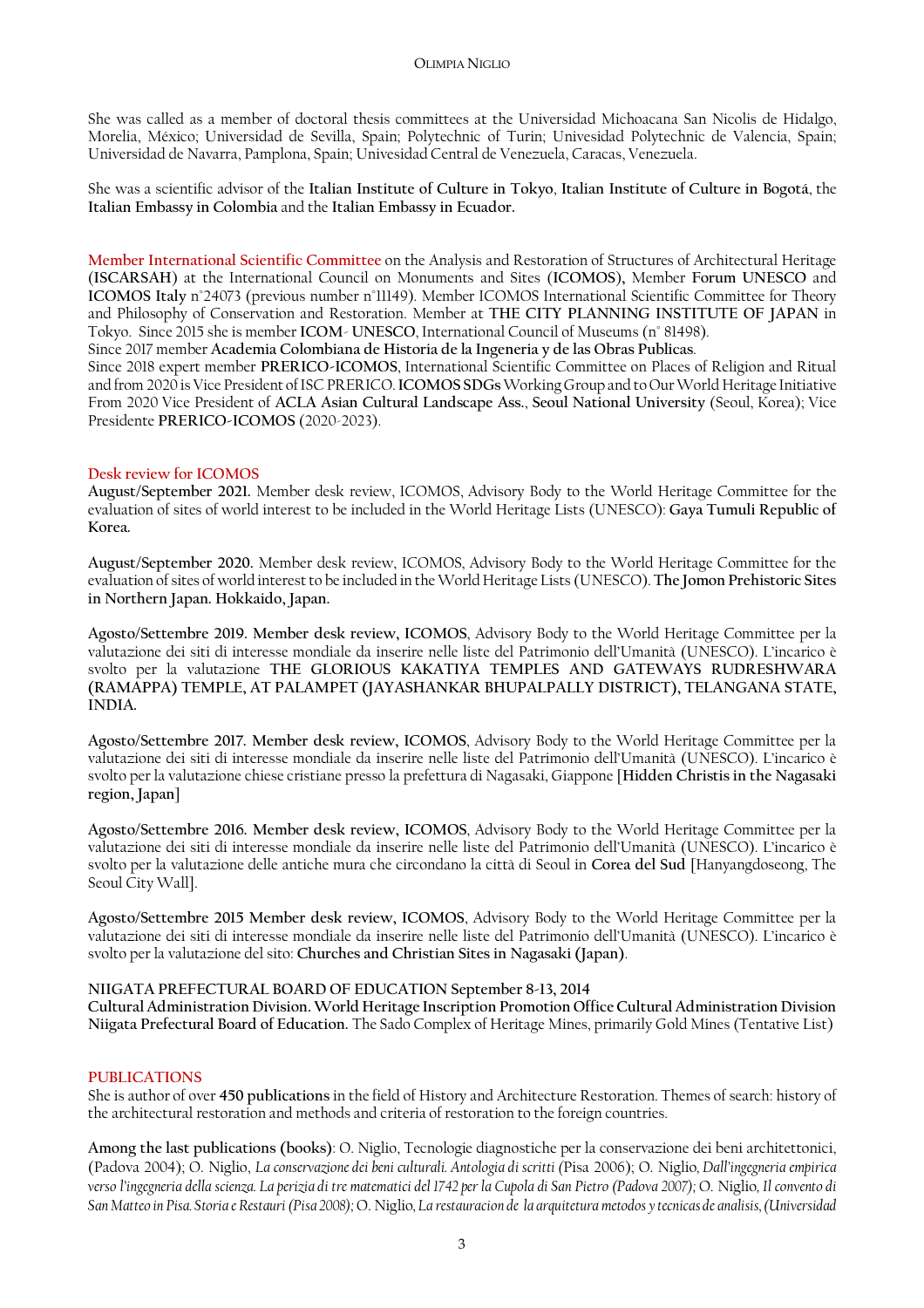#### OLIMPIA NIGLIO

*de Ibagué, Colombia, 2009);* O. Niglio, K. Kuwakino*, Giappone. Tutela e conservazione di antiche tradizioni, Pisa 2010;* R. Hernandez Molina, O. Niglio*, Experiencias y métodos de Restauración en Colombia, Roma 2011,* O. Niglio, T. Kuroda*, Twelve houses restored in Japan and Italy (Roma 2011),* R. Hernandez Molina, O. Niglio, *Experiencias y métodos de Restauración en Colombia, Vol.2, Roma 2012,*  O. Niglio, *Paisaje cultural urbano e identitad territorial, Roma 2012, Restauración arquitectónica en el Tolima Experiencias académicas, Universidad de Ibagué 2012 (Colombia), La conservacion del patrimonio cultural en Costa Rica,* Roma 2013, *MÉXICO. Restauración y Protección del Patrimonio Cultural*, Roma 2014; *Conservación de centros históricos en Cuba*, Roma 2015, *El valor del patrimonio cultural entre extremo Oriente y extremo Occidente*, Roma 2015, *Historic Towns between East and West*, Roma 2015; *Dialogue among cultures. Carnivals in the world*, Proceedings International Symposium, Roma 2016, *Avvicinamento alla storia dell'architettura giapponese, Dal periodo Nara al periodo Meiji*, Roma 2016; R. Hernandez Molina O. Niglio, *Ingenieros y arquitecots italianos en Colombia*, Ermes Edizioni Scientifiche, Roma. 2016, O. Niglio, M. Checa Artasu, *El Neogótico en la Arquitectura Americana. Historia, Restauración, Reinterpretaciones y Reflexiones*, Roma 2016; O. Niglio, T. Colletta, *For a qualified cultural tourism in the historical cities. The urban signage and the technological innovation,* Milano 2016, O. Niglio, *Angiolo Mazzoni. Ingegnere e architetto italiano in Colombia* Rovereto 2017, *Conoscere, conservare, valorizzare. Il patrimonio culturale religioso*, Roma 2017; Lucca 1818. *Una storia di abbellimento urbano*, Bologna 2018; *Arte, diritto e storia. La valorizzazione del patrimonio culturale*, Roma 2018; *Paesaggio sacro e architettura cristiana nella prefettura di Nagasaki*, Roma 2018; *Patios en la arquitectura doméstica*, Roma 2018; *Italianos en México. Arquitectos, ingenieros, artistas entre los siglos XIX y XX*, Roma 2019; *Cultural Diplomacy & Heritage*, con Eric Yong Joong Lee, Roma 2019; *Edgardo Contini (1914-1990), Ingegnere italiano sulla West Coast. Tra Early Modernism e International Style*, Roma 2020; *La storia dell'architettura in America Latina. Enrico Tedeschi in Argentina*, Roma 2020; *Mercados de Abastos. Patrimonio Turismo Gentrificación*, Roma 2020; *Transcultural Diplomacy and International Law in Heritage Conservation: A Dialogue between Ethics, Laws, and Culture*, with Eric Yong Joong Lee, Springer Nature, Singapore 2021; Rana P. B. Singh, Olimpia Niglio, Pravin Rana, *Placemaking and Cultural Landscapes*, Monograph Springer Nature, Tokyo (work in progress); *Walter Gropius* (monography), Carocci Editore (Roma, 2022).

She has published essays in national and international journals: "Tadeo Dearte" (Colombia); "Apuntes" (Colombia); "Dearq" (Colombia); "Notas Universitarias" (Colombia); "Intersticios Sociales" (Mexico); "Ciudades" (Mexico); "Gremium" (Mexico); "Horizontes de arquitectura" (Mexico); "Margenes. Patrimonio y Turismo" (Chile); "Advances in Historical Studies, Scientific Research" (USA); "Arquitectura y Urbanismo" (Cuba); "TRP21, Teoria. Debates y discursos" (Argentina); BIGAKU (Aesthetics) Japanese Society for Aesthetics (Giappone); "Nexus Network Journal. Architecture and Mathematics" (UK); "Vitruvio" (Spain); "Culturas" (Spain); "Dialoghi Mediterranei" (Italy); "Città e Storia" (Italy); "Firenze Architettura" (Italy); "Kermes" (Italy); "Bollettino Do.Co.Mo.Mo. Italy"; "Il Giornale dell'Architettura" (Italy); "Bollettino Società Studi Fiorentini" (Italy); "Bollettino Storico Pisano" (Italy); Agathón (Italy); "Predella, Università di Pisa" (Italy); "Rassegna del Centro di Cultura e Storia Amalfitana" (Italy); "Confronti" (Italy); "Territori della Cultura" (Italy); "Architetture Lucca" (Italy); "Architetture Pisa" (Italy); "Urbanistica" (Italy) "African and Mediterranean Journal of Architecture and Urbanism" (Morocco).

#### **Conferences and Lectures**

Since 1998, more than 400 Lectures and Conferences between Asia, Africa, Europe, and America (Albania, Argentina, Austria, Bolivia, Brazil, Chile, China, Colombia, Cuba, Egypt, Ecuador, France, Germany, Japan, United Kingdom, India, Israel, Mexico, Peru, Philippines, Poland, Portugal, Dominican Republic, Republic of Korea, Singapore, Spain, Singapore, Switzerland, Turkey.

**More information Hosei University** https://syllabus.hosei.ac.jp/web/show.php?gakubueng=ES&t\_mode=pc **Kyoto University** http://repository.kulib.kyoto-u.ac.jp/dspace/simple-search?locale=en&query=olimpia+niglio https://kyoto-u.academia.edu/ONiglio **CVLAC- Colombia** http://190.242.114.26:8081/cvlac/visualizador/generarCurriculoCv.do?cod\_rh=0001441478 CNR Solar http://eprints.bice.rm.cnr.it/view/creators/Niglio=3AOlimpia=3A=3A.html **SCOPUS** http://www.scopus.com/authid/detail.url?authorId=55795557200 Numero personale di identificazione : 0001441478201312091413 **ORCID** http://orcid.org/0000-0002-5451-0239 **CODICE ORCID orcid.org/0000-0002-5451-0239** CODICE RESEARCH ID F-3300-2016 SISTEMA DE INFORMACIÓN CIENTÍFICA REDALYC

http://www.redalyc.org/autor.oa?id=23399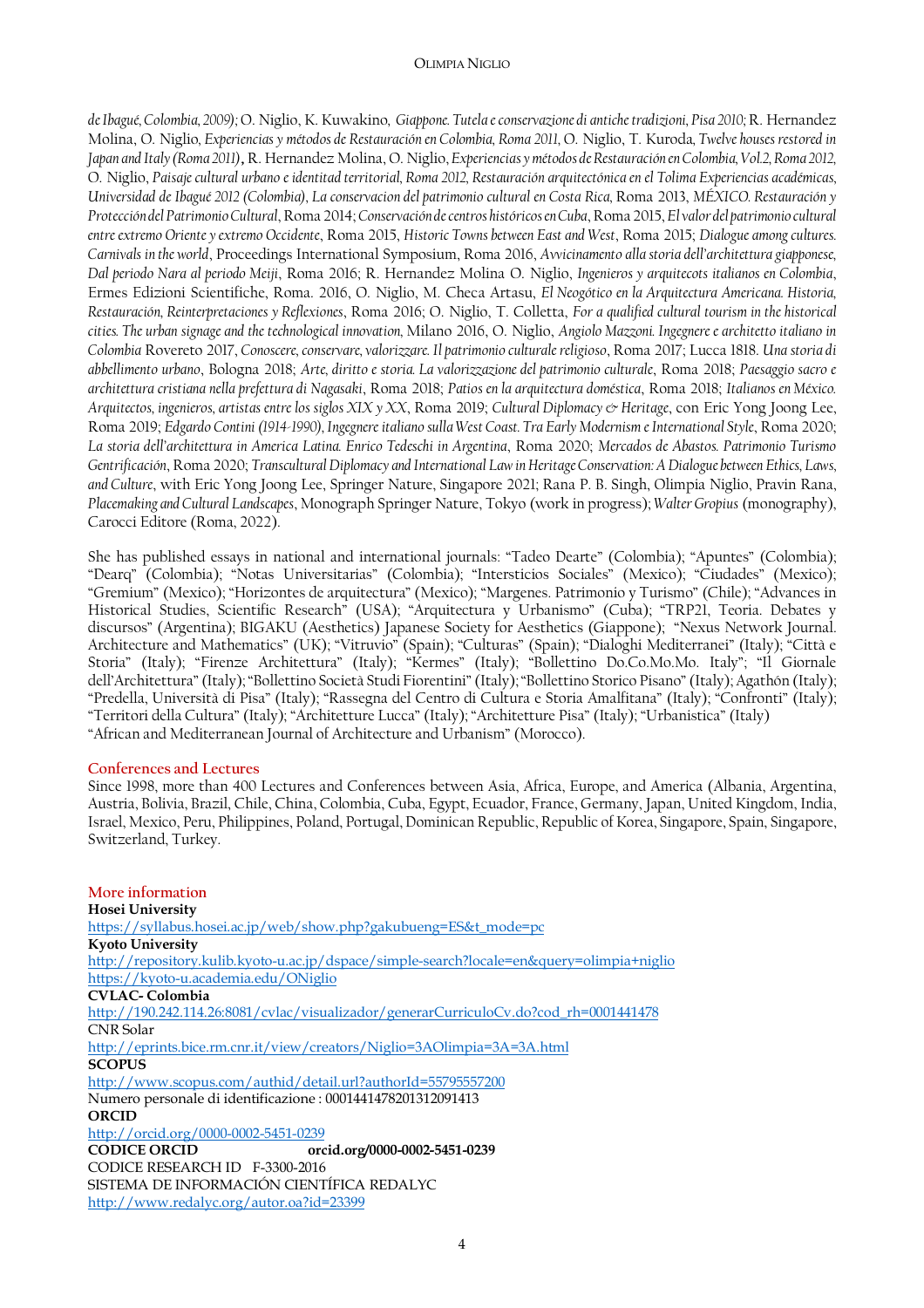FUNDACIÓN DIALNET | Universidad de la Roja http://dialnet.unirioja.es/servlet/autor?codigo=2918596 RESEARCHGATE https://www.researchgate.net/profile/Olimpia\_Niglio2/publications GOOGLE SCHOLAR https://scholar.google.com/citations?user=-YKGYGUAAAAJ&hl=it H INDEX: 8 WORLD CAT PUBLICATIONS http://www.worldcat.org/identities/lccn-nb2007000127/ Web of Science ResearcherID F-3300-2016 https://publons.com/researcher/2281856/olimpia-on-niglio/ REDALYC | Sistema di informazione scientifica https://www.redalyc.org/autor.oa?id=23399 PUBLONS https://publons.com/researcher/2281856/olimpia-on-niglio/

**She is a member of the international committee of scientific journals and collections of books**: *HITO* (Asosiación Colombiana Facultad de Arquitectura, Colombia), *Horizontes de Arquitectura* (Oaxaca, México), GREMIUM (Ciudad de México), *Arkeopatikos* (Ciudad de México), AU, *Arquitectura y Urbanismo* (Instituto Superior Politécnico José Antonio Echeverría, La Habana, Cuba), *Arquis* (Escuela de Arquitectura de la Universidad de Costa Rica), *ASUP-Annuario di Storia dell'Urbanistica e del Paesaggio* (Università di Firenze, Italia), *Intersticios Sociales* (El Colegio de Jalisco, Mexico); *Architecture and Urban Planning Materials. Collection of projects, plans, landscapes* (Dipartimento di Architettura e Studi urbani del Politecnico di Milano), *Quaderni di ecostoria* (Università di Pisa, Italia), *Vitruvio*, Universitat Politecnica Valencia, Spain; *Cities of Memory*, Firenze, Italia; *Nexus Network Journal*, Kim Williams Books (Springer Basel Editor), *International Journal of Architectural Heritage*, University of Minho (Portugal); *Arquitectura del Sur* dell'Universidad Bio-Bio de Concepción (Chile); *Dearq*, Universidad de Los Andes (Colombia).

She has been **Visiting Professor** and has held reports and seminars at Italian and international Scientific Academies, among which: **ARGENTINA**: Laboratorio de Entrenamiento Multidisciplinario para la Investigación Tecnológica, Buenos Aires, Argentina; **BRAZIL** Faculdade de Arquitetura e Urbanismo – Universidade Presbiteriana Mackenzie. São Paulo; **COSTA RICA** Universidad de Costa Rica; **CUBA**: Instituto Superior Politécnico José Antonio Echeverría, La Habana, Universidad de Oriente, Santiago de Cuba; Universidad de Camagüey; **CHILE**: Universidad de Concepción – Chile, Magíster en Arte y Patrimonio, Departamento de Artes Plásticas, Facultad de Humanidades y Arte; Universidad de Valparaiso; **COLOMBIA**: Universidad de La Salle, Bogotá, Fundación universitaria de Popayan, Uniminuto, Universidad del Quindio, Universidad del Tolima, Universidad de Nariño, Universidad tecnològica de Bolivar in Cartagena de Indias; Istituto Italiano di Cultura di Bogotá; **FRANCE**, CNRS, Lyon, Francia, **ISRAEL** Western Galilee College di Akko (Israel); **JAPAN**, Prefettura di Nagasaki, Municipality of Hirado; Prefecture of Niigata; Otemon Gakuin University, Osaka; Tokyo University; Kanto Gakuin University,Yokohama; Italian Institute of Culture in Tokyo; Kyoto Institute of Technology, Kyoto; **ITALY/GERMANY** Kunsthistorisches Institut in Florenz / Max-Planck-Gesellschaft; **ITALY**, Politecnico di Torino; Università di Torino, IUAV, Venezia, European Academy of Religion Bologna; Università di Firenze; Università di Camerino; Università di Napoli "Federico II"; Università della Campania; Università degli studi di Palermo; Università di Torvergata, Roma. **MEXICO**: Universidad Nacional Autonoma México (UNAM); Universidad Michoacana de San Nicolás de Hidalgo; Universidad Benito Juarez, Oaxaca; Universidad Autonoma Ciudad de México; Universidad de La Salle, Oaxaca; PORTUGAL; Universidades de Coimbra; **PERU**, Factor Cultura; **SPAIN**; Politecnica de Valencia, Universidad de Cantabria, Spagna; Universidad de Navarra; **TURKEY**: Yildiz Technical University Research Centre for Preservation of Historical Heritage, Istanbul, **VATICAN**, Pontificia Facoltà Teologica Marianum.

**She has curated and contributed to the organization of several exhibitions in Italy and abroad**, including:

**THE UFFIZI OF GIORGIO VASARI: THE FABBRICA AND THE REPRESENTATION**: Italian Institute of Culture, Tokyo (Japan) September 26 – October 12, 2011, Yokohama Zonohana terrace, 25 October - 5 November 2011, Kyoto University 7 December – 5 February 2012, Osaka University 9-28 April 2012 in collaboration with the Italian Institute of Culture in Tokyo and the Italian Embassy in Japan.

**RECONNECTING WITH YOUR CULTURE. ANGELS DRAWING A PICTURE, Machida Museum of Graphic Arts**, Machida-Tokyo, December 18-19, 2021; Koganei February 12-13, 2022; Mitaka, February 19-20, 2022; Sapporo, March 4-5, 2022.

**INGENIEROS Y ARQUITECTOS ITALIANOS EN COLOMBIA**. Exhibition venues: Tenjo, Casa de la Cultura (September 22 – November 10, 2016); Ibagué, Museo de Arte del Tolima (September 29-October 23, 2016); Bogota, Colegio Salesiano de Leon XIII (19-24 September 2016); Obra Salesiana del Nio Jesus 20 de Julio (26-30 September 2016), Italian Institute of Culture in Bogota, Embassy of Italy in Colombia (25 October - 4 November 2016) and in 2017 was exhibited in Turin (Italy) Faculty of Architecture of the Polytechnic University of Turin (23 – 26 May 2017); City of Funza, Bilblioparque Marqués de San Jorge (7 – 28 July 2017); Santiago de Cali, Theatre of the Municipal Enrique